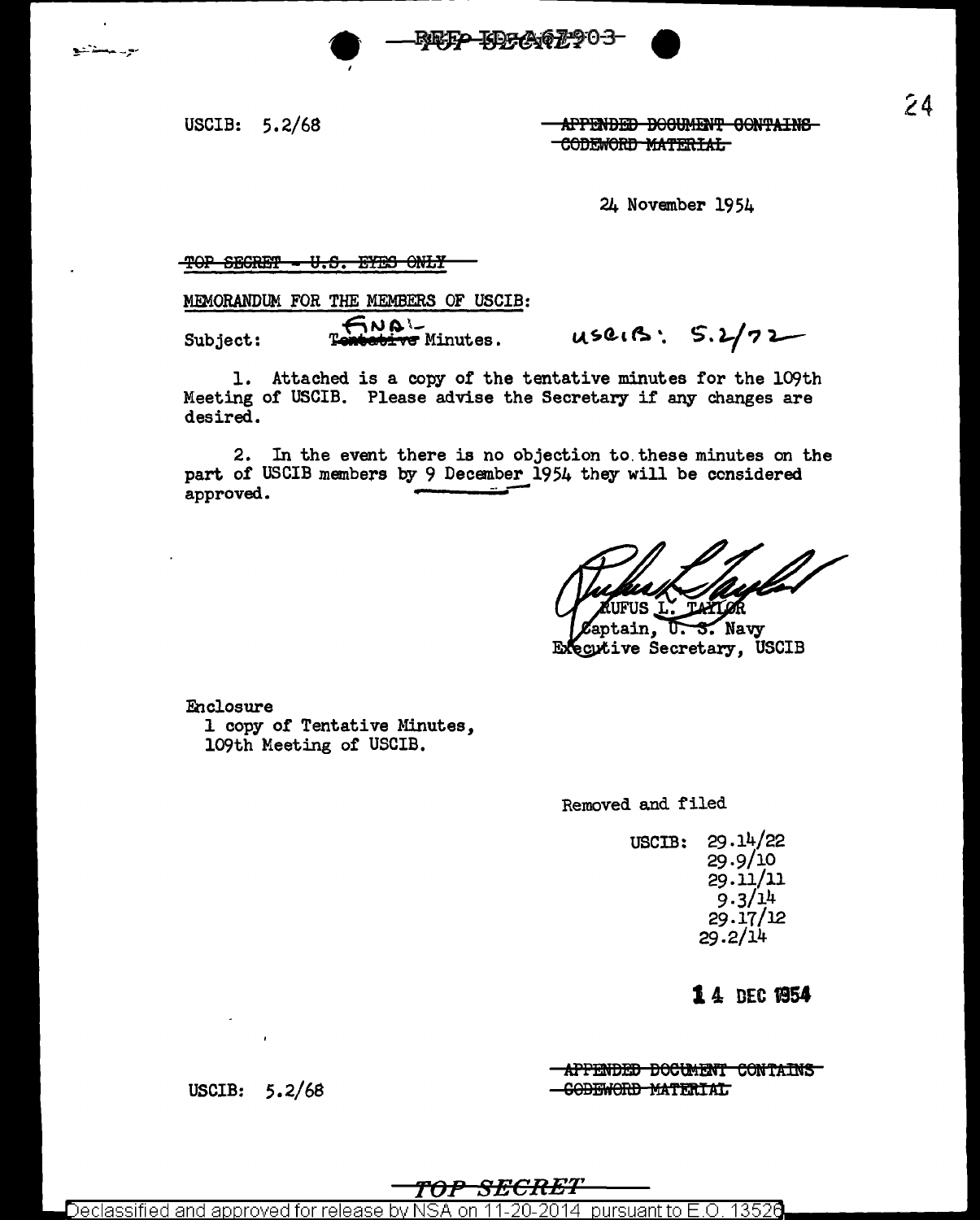CONFIDENTIAL - U.S. EYES ONLY

## ONE HUNDRED NINTH MEETING

REE ID; 367903

## OF THE

## UNITED STATES COMMUNICATICNS INTELLIGENCE BOARD

Lt. General C. P. Cabell, Acting Chairman

 $\mathcal{L}$ 

PRESENT:

|               | DEFENSE:             | General Graves B. Erskine, USMC (Ret.)                                                                                                                            |
|---------------|----------------------|-------------------------------------------------------------------------------------------------------------------------------------------------------------------|
|               | STATE:               | Mr. W. Park Armstrong, Jr.                                                                                                                                        |
| <u>NSA:</u>   |                      | Lt. General Ralph J. Canine, USA                                                                                                                                  |
| <u>FBI:</u>   |                      | Mr. Victor P. Keay<br>(for Mr. L. V. Boardman)                                                                                                                    |
| $CLA$ :       |                      | Mr. Huntington D. Sheldon                                                                                                                                         |
| ARMY:         |                      | Major General Arthur G. Trudeau                                                                                                                                   |
| NAVY:         |                      | Rear Admiral Carl F. Espe                                                                                                                                         |
|               | AIR FORCE:           | Major General John A. Samford                                                                                                                                     |
|               | EXECUTIVE SECRETARY: | Captain Rufus L. Taylor, USN                                                                                                                                      |
|               | SECRETARIAT:         | Mr. Hamill D. Jones<br>Mrs. Daphne O. Tucker                                                                                                                      |
| ALSO PRESENT: |                      |                                                                                                                                                                   |
|               | DEFENSE:             | Mr. Philip J. Patton                                                                                                                                              |
|               | <b>STATE:</b>        | Mr. T. Achilles Polyzoides<br>Mr. Robert F. Packard                                                                                                               |
| NSA:          |                      | Major General John B. Ackerman, USAF<br>Captain Dwight M. Agnew, USN<br>Mr. Sidney Smith<br>Dr. Lawrence E. Shinn<br>Mr. Hugh S. Erskine<br>Mr. Benson K. Buffham |

Mr. William Weedon

-CONFIDENTIAL<sup>--</sup>